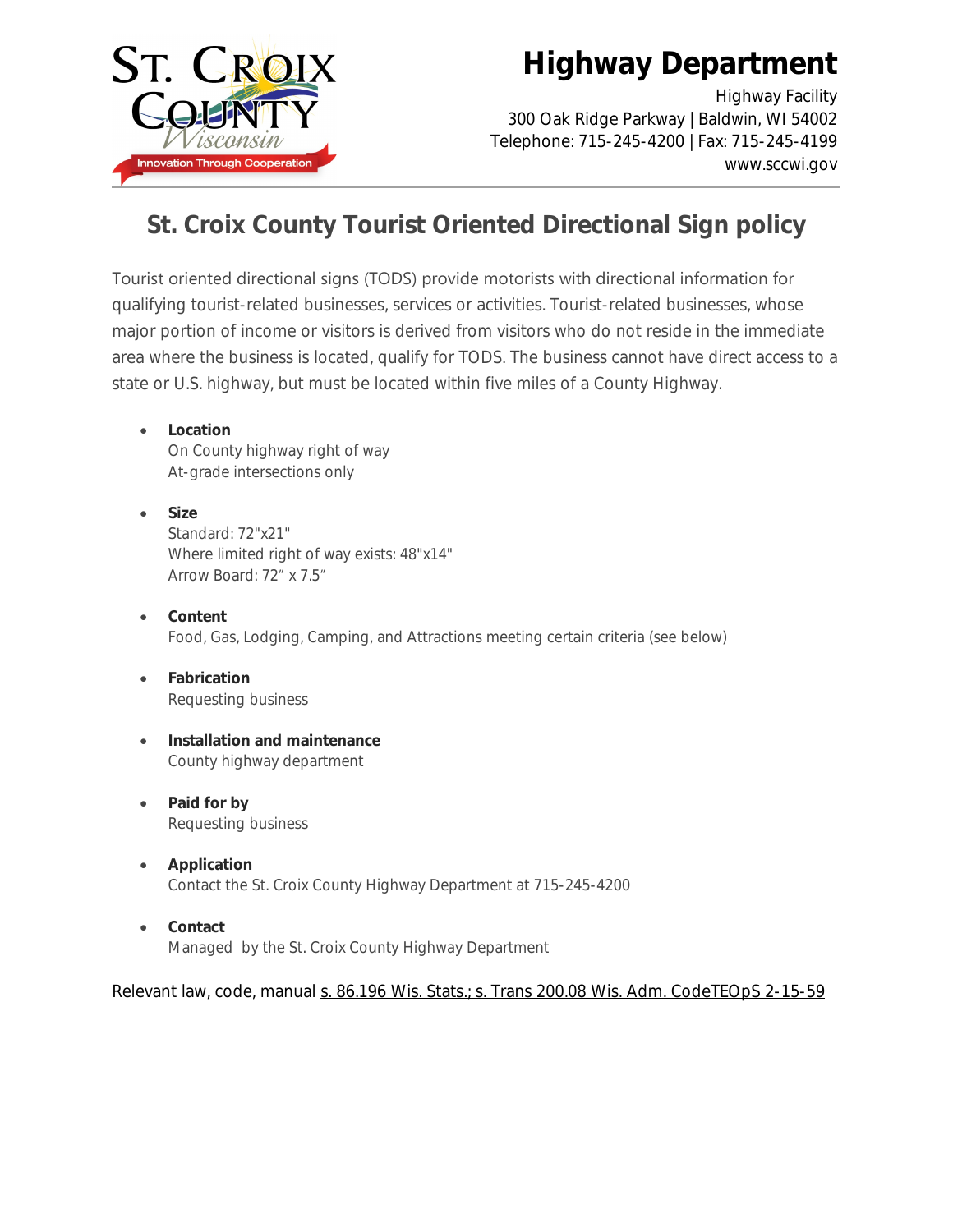# **Criteria**

Businesses qualify for TODS in five categories:

**Gasoline**

Must be open at least 12 hours per day, seven days per week and provide restrooms, drinking water and a public telephone.

**Food**

Must be open five days per week from at least 10 a.m. to 7 p.m. and have at least 50 percent of gross receipts from food and non-alcoholic beverages.

**Lodging**

Includes hotels, motels, resorts, boarding houses or bed & breakfast establishments. Must have parking accommodations.

**Camping**

Must provide restrooms, drinking water and a public telephone.

**Tourist attraction**

Must be open at least eight hours per day, five days per week for at least three consecutive months and provide restrooms and drinking water. The attraction must also be of significant interest to the traveling public (shops, amusement parks, etc.).

TODS prohibited in some cases

- Some areas in St. Croix County may prohibit TODS. Contact the St. Croix County Highway Department.
- Businesses with illegal outdoor advertising signs cannot have a TODS sign.
- Businesses are allowed one sign per direction per highway.

## **Costs**

The TODS program is self-funded. All administration, manufacturing and installation costs are paid by applicants.

The TODS sign life is estimated to be 10 years, but fees are collected for a 5-year duration. Total estimated costs over the 10-year period are around \$550 – that's \$55 per year or about one dollar per week for each sign.

Estimated costs over 10 years:

- Administration fee \$100/sign (\$20 per year fee)
- Sign cost \$100/sign (Fees vary based on size)
- Installation fee \$250/sign